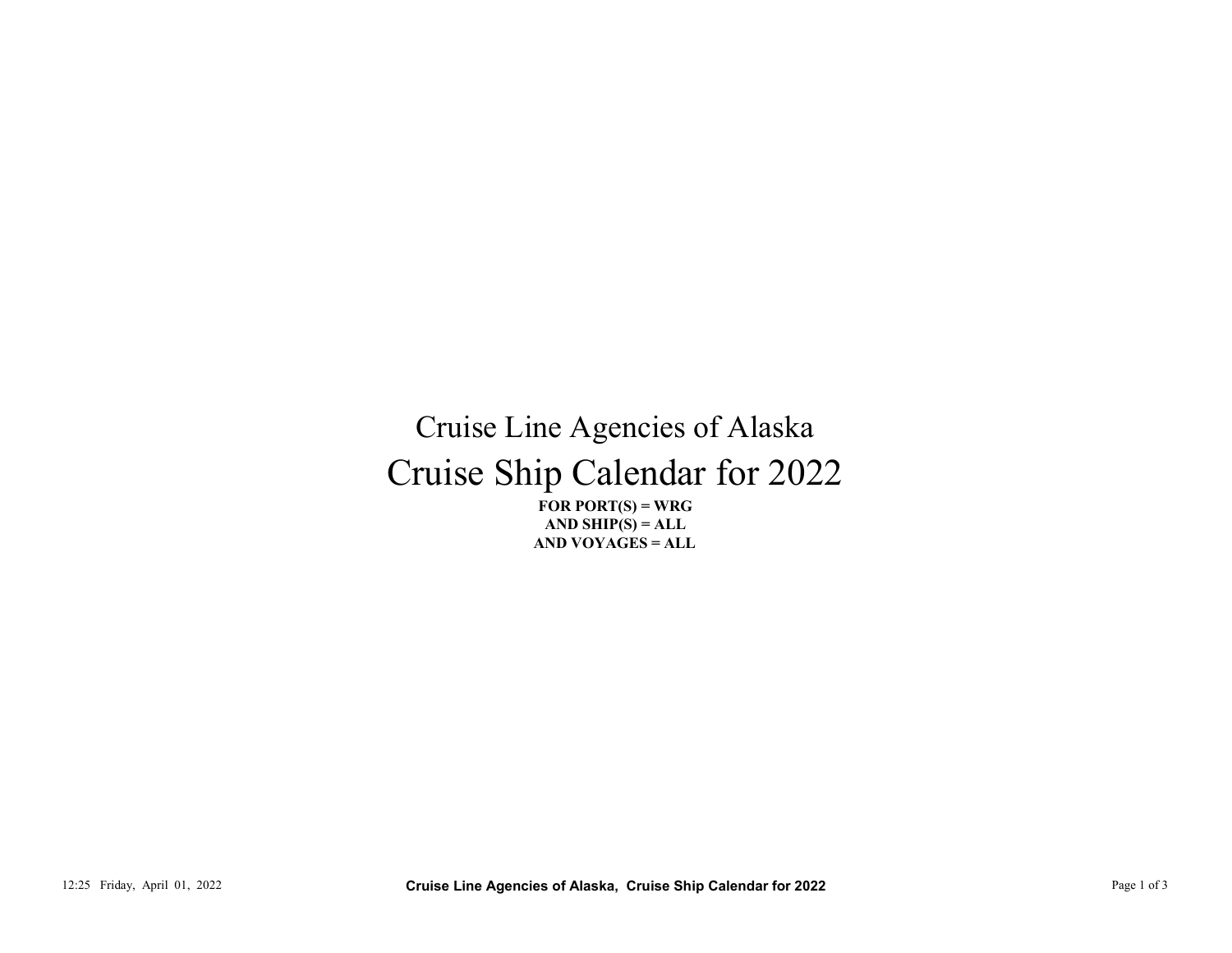| Sunday, May 8                                                                                                                                                                                         | Monday, May 9                                                                                                                 |                          | Tuesday, May 10                                                 | Wednesday, May 11                                                                                                                        |            | Thursday, May 12<br>WRG OCEAN VICTORY $08.00$ - $17.00\,$                                                                                                        | <b>CTY</b>        | Friday, May 13                                                         | Saturday, May 14                                                                                                  |
|-------------------------------------------------------------------------------------------------------------------------------------------------------------------------------------------------------|-------------------------------------------------------------------------------------------------------------------------------|--------------------------|-----------------------------------------------------------------|------------------------------------------------------------------------------------------------------------------------------------------|------------|------------------------------------------------------------------------------------------------------------------------------------------------------------------|-------------------|------------------------------------------------------------------------|-------------------------------------------------------------------------------------------------------------------|
| Sunday, May 15                                                                                                                                                                                        | Monday, May 16                                                                                                                |                          | Tuesday, May 17                                                 | Wednesday, May 18                                                                                                                        |            | Thursday, May 19                                                                                                                                                 |                   | Friday, May 20                                                         | Saturday, May 21                                                                                                  |
|                                                                                                                                                                                                       |                                                                                                                               |                          |                                                                 |                                                                                                                                          |            |                                                                                                                                                                  |                   |                                                                        |                                                                                                                   |
| Sunday, May 22<br>WRG NG SEA LION $07:00$ - $13:00$                                                                                                                                                   | Monday, May 23<br><b>CTY WRG STAR BREEZE</b><br>$07:00 - 15:30$<br>WRG OCEAN VICTORY<br>$08:00 - 17:00$<br>WRG ROALD AMUNDSEN | <b>CTY</b><br>ANC<br>ANC | Tuesday, May 24                                                 | Wednesday, May 25                                                                                                                        |            | Thursday, May 26<br>WRG NG SEA LION $13:00$ - $19:00\,$                                                                                                          |                   | Friday, May 27<br>CTY WRG NG SEA BIRD<br><b>CTY</b><br>$07:00 - 13:00$ | Saturday, May 28                                                                                                  |
| Sunday, May 29                                                                                                                                                                                        | $10:00 - 18:00$<br>Monday, May 30                                                                                             |                          | Tuesday, May 31<br>WRG NG SEA BIRD $13:00$ - $19:00$            | Wednesday, June 1<br><b>CTY</b>                                                                                                          |            | Thursday, June 2<br>WRG OCEAN VICTORY $08\mathord{:}00$ - $17\mathord{:}00$                                                                                      | CTY               | Friday, June 3                                                         | Saturday, June 4<br>WRG STAR BREEZE $08:00 - 15:00$<br><b>CTY</b>                                                 |
| Sunday, June 5<br>WRG SEABOURN ODYSSEY CTY<br>$08:00 - 18:00$                                                                                                                                         | Monday, June 6                                                                                                                |                          | Tuesday, June 7                                                 | Wednesday, June 8                                                                                                                        |            | Thursday, June 9<br>WRG ROALD AMUNDSEN $08:00$ - $18:00$                                                                                                         | ANC               | Friday, June 10                                                        | Saturday, June 11<br>WRG NG SEA LION $07:00$ - $13:00$<br><b>CTY</b>                                              |
| Sunday, June 12                                                                                                                                                                                       | Monday, June 13<br>WRG OCEAN VICTORY $08.00$ - $17.00$                                                                        | <b>CTY</b>               | Tuesday, June 14                                                | Wednesday, June 15<br>WRG NG SEA LION<br>13:00 - 19:00                                                                                   |            | $\begin{tabular}{c c} Thursday, June 16 \\ \hline CTY \\ \hline WRG NG SEA BIRD \\ \hline 07:00-13:00 \\ \end{tabular}$<br>WRG ROALD AMUNDSEN<br>$10:00 - 18:00$ | ANC<br><b>CTY</b> | Friday, June 17                                                        | Saturday, June 18<br>WRG STAR BREEZE $09:00 - 18:00$<br><b>CTY</b><br>WRG SEABOURN ODYSSEY ANC<br>$10:00 - 19:00$ |
| Sunday, June 19                                                                                                                                                                                       | Monday, June 20<br>WRG NG SEA BIRD<br>13:00 - 19:00                                                                           | <b>CTY</b>               | Tuesday, June 21                                                | Wednesday, June 22                                                                                                                       |            | Thursday, June 23<br>WRG OCEAN VICTORY $08:00$ - $17:00$                                                                                                         | <b>CTY</b>        | Friday, June 24                                                        | Saturday, June 25                                                                                                 |
| Sunday, June 26<br><b>WRG STAR BREEZE</b><br>$08:00 - 17:00$                                                                                                                                          | Monday, June 27<br><b>CTY</b>                                                                                                 |                          | Tuesday, June 28<br>WRG SEABOURN ODYSSEY CTY<br>$10:00 - 19:00$ | Wednesday, June 29                                                                                                                       |            | Thursday, June 30                                                                                                                                                |                   | Friday, July 1<br>WRG NG SEA LION<br><b>CTY</b><br>$07:00 - 13:00$     | Saturday, July 2                                                                                                  |
| Sunday, July 3<br>WRG ROALD AMUNDSEN<br>$08:00 - 18:00$                                                                                                                                               | Monday, July 4<br>ANC WRG OCEAN VICTORY<br>$08:00 - 17:00$                                                                    |                          | Tuesday, July 5<br>ANC WRG NG SEA LION<br>$13:00 - 19:00$       | Wednesday, July 6<br>$\begin{tabular}{ c c c } \hline \text{CTY} & \text{WRG NG SEA BIRD} \\ \hline 07:00-13:00 \\ \hline \end{tabular}$ | <b>CTY</b> | Thursday, July 7                                                                                                                                                 |                   | Friday, July 8                                                         | Saturday, July 9                                                                                                  |
| Sunday, July 10<br>$\begin{array}{c} \text{WRG}\overline{\text{STAR}}\ \text{BREEZE}\\ \text{09:00 - 18:00} \end{array}$<br>WRG ROALD AMUNDSEN<br>$09:00 - 18:00$<br>WRG NG SEA BIRD<br>13:00 - 19:00 | Monday, July 11<br>CTY<br>ANC<br>ANC                                                                                          |                          | Tuesday, July 12                                                | Wednesday, July 13                                                                                                                       |            | Thursday, July 14<br>WRG OCEAN VICTORY $08\mathord{.}00$ - $17\mathord{.}00$                                                                                     | CTY               | Friday, July 15                                                        | Saturday, July 16                                                                                                 |
| Sunday, July 17<br>WRG STAR BREEZE $08:00$ - $16:30$                                                                                                                                                  | Monday, July 18<br><b>CTY</b>                                                                                                 |                          | Tuesday, July 19<br>WRG REGATTA $07:00$ - $17:00$               | Wednesday, July 20<br><b>CTY</b>                                                                                                         |            | Thursday, July 21<br>WRG NG SEA LION $07:00 - 13:00$                                                                                                             | <b>CTY</b>        | Friday, July 22                                                        | Saturday, July 23                                                                                                 |
|                                                                                                                                                                                                       |                                                                                                                               |                          |                                                                 |                                                                                                                                          |            |                                                                                                                                                                  |                   |                                                                        |                                                                                                                   |
| 12:25 Friday, April 01, 2022                                                                                                                                                                          |                                                                                                                               |                          |                                                                 | Cruise Line Agencies of Alaska, Cruise Ship Calendar for 2022                                                                            |            |                                                                                                                                                                  |                   |                                                                        | Page 2 of 3                                                                                                       |
|                                                                                                                                                                                                       |                                                                                                                               |                          |                                                                 |                                                                                                                                          |            |                                                                                                                                                                  |                   |                                                                        |                                                                                                                   |